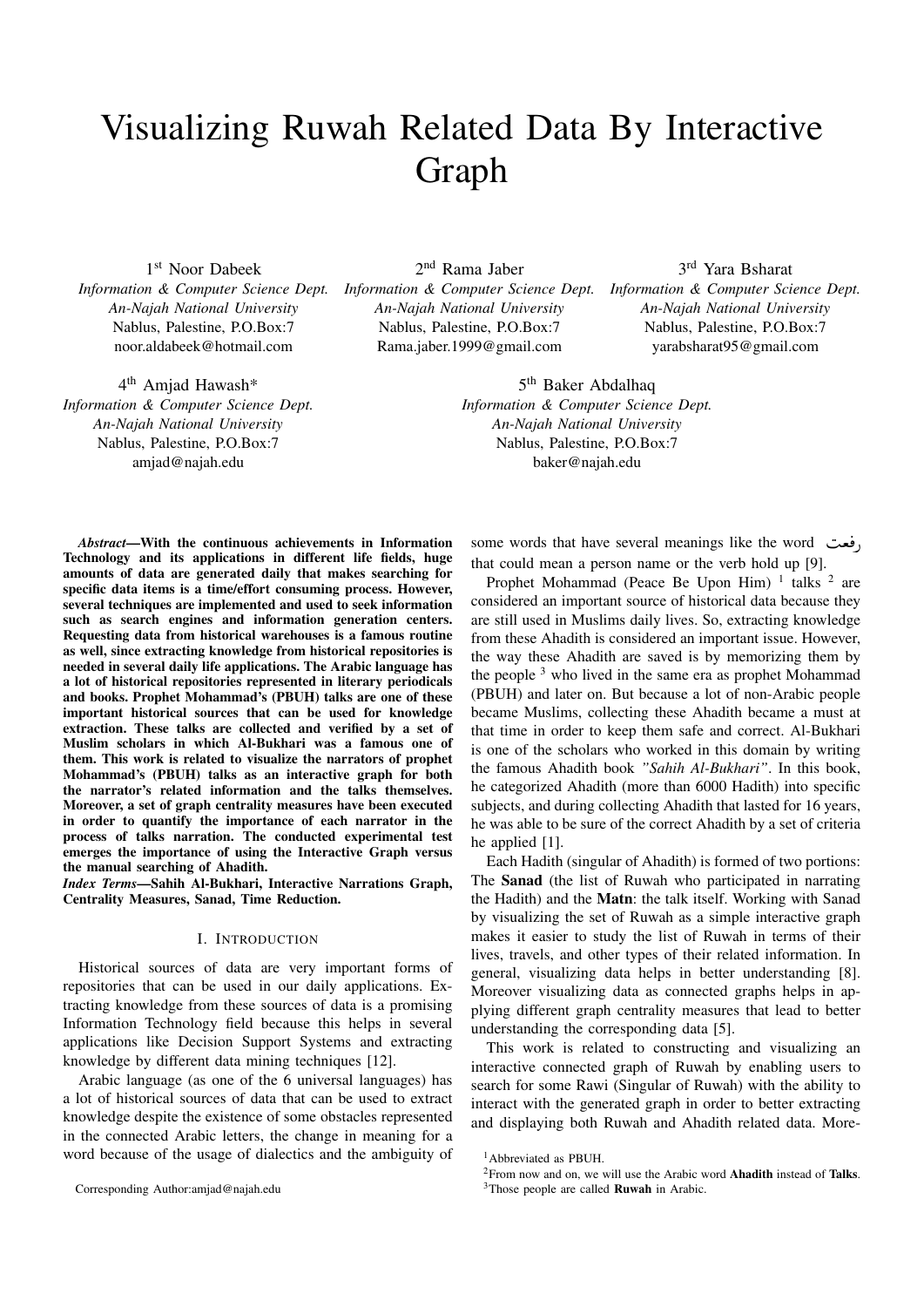over, the work is related to applying a set of graph centrality measures like: *Betweennes*, *Closeness* and *Eigenvalues*. These measures emerge hidden knowledge related to the importance and role of each Rawi in the process of Ahadith narration that is hard to discover by just reading the Sanad and Matn of the Ahadith from Sahih Al-Bukhari.

The rest of this paper is organized as follows: Previous work is proposed in Section II. Section III discusses the system architecture of the implemented work while Section IV is related to the interactivity with the graph and its related services. Section V is related to computing the graph centrality measures while Section VII discusses the experimental test. Finally, Section VIII concludes this paper.

## II. RELATED WORK

The literature contains a lot of work-related to historical data although the Arabic-related ones are few. However, a set of works are conducted and noticeable papers were published. In the field of Ahadith, a set of researches were conducted and published. Most of these works are related to extracting knowledge from the Arabic historical data including works done on Ahadith. However, few of these works are related to their data visualization and interaction issues.

One of these works is the one published in [7], where authors investigated the opportunity to innovate an automatic Hadith Sanad processing that can help in the automatic judgment of Hadith and distinguish between the accepted and rejected ones.

The work published in [11] is much similar to ours, where the authors of the work presented a system that automatically extracts the chain of narrators from Ahadith and then constructed a graph containing the narrators' ids. However, the work here lacks the interactivity with the nodes of the graph that represent the set of narrators in which makes the work lacks the knowledge discovery of narrators related data.

In [2], the authors reported on a system that automatically generates the transmission chains of a Hadith and graphically display it in a graph called Itree, but also lacks the interactivity services.

In the field of studying enhancement by visualization, the work presented in [10] is related to enhance the learning of Ahadith by visualizing the set of narrators that indirectly enhances the flow of story regards some Hadith. The output of their work emphasizes that learning by visualization is much better than just reading the text. Although the work enhances the knowledge discovery by visualization, the work still lacks the interactivity of the graph and the applying of graph centrality measures.

By comparing our work with the mentioned ones, our contribution in this work can be summarized as follows:

- A simple search mechanism enables users to search for some Rawi with the ability to support the search process with the number of Ahadith narrated by the searched-for Rawi.
- Visualizing the set of Ruwah participating with the searched Rawi in the process of narration for the searched number of Ahadith.
- The ability to interact with the constructed graph of narrators, so that a user can click a node representing

some Rawi and the system displays a set of related data with the ability to construct subgraphs in a zoom-in like process.

- The ability to display the set of Ahadith narrated by some Rawi with the ability to click each Hadith to display the chain of participating Ruwah as an interactive subgraph.
- The ability to click more than one Rawi node in order to display their crossover data and the set of Ahadith they participated in narrating them.
- The ability to compute a set of graph centrality measures like: *Closeness*, *Betweenness* and *EigenValues*. This enhances the study of narrators for Islamic religion students.

## III. SYSTEM ARCHITECTURE

In the following sections, we are discussing the main components of the implemented system. Each component is discussed in brief in order to introduce the reader to full details about its role in the system.

## *A. Building the database*

We constructed a database of 500 Ahadith as a sample. The database contains the list of narrators (Sanad) for those 500 Ahadith as well as the Ahadith (Matn) themselves. Moreover, for each Rawi, a list of related information are saved like: *Date of Birth*, *Date of Death*, *the places where s/he lived in* and *his/her famous habits*.

Figure 1 below depicts the entity-relationship diagram for the entities included in the database. The *Ruwah* entity is used to save each Ruwah related data. The *Hadith* entity is used to save data related to the Ahadith themselves (the Matn of each Hadith). However, the *graph* entity is used to save the data about the set of Ruwah per Hadith. This entity will be used to visualize the graph of narrators for Ahadith. Finally, the entity *Sanad* is used to save data about the narrators participating in some Hadith.



Fig. 1: Entity Relationship Diagram.

## *B. Ruwah graph building*

A set of programming techniques and codes were used in visualizing a graph on Ruwah. A JavaScript with AJAX codes were written to handle the searching for some Rawi.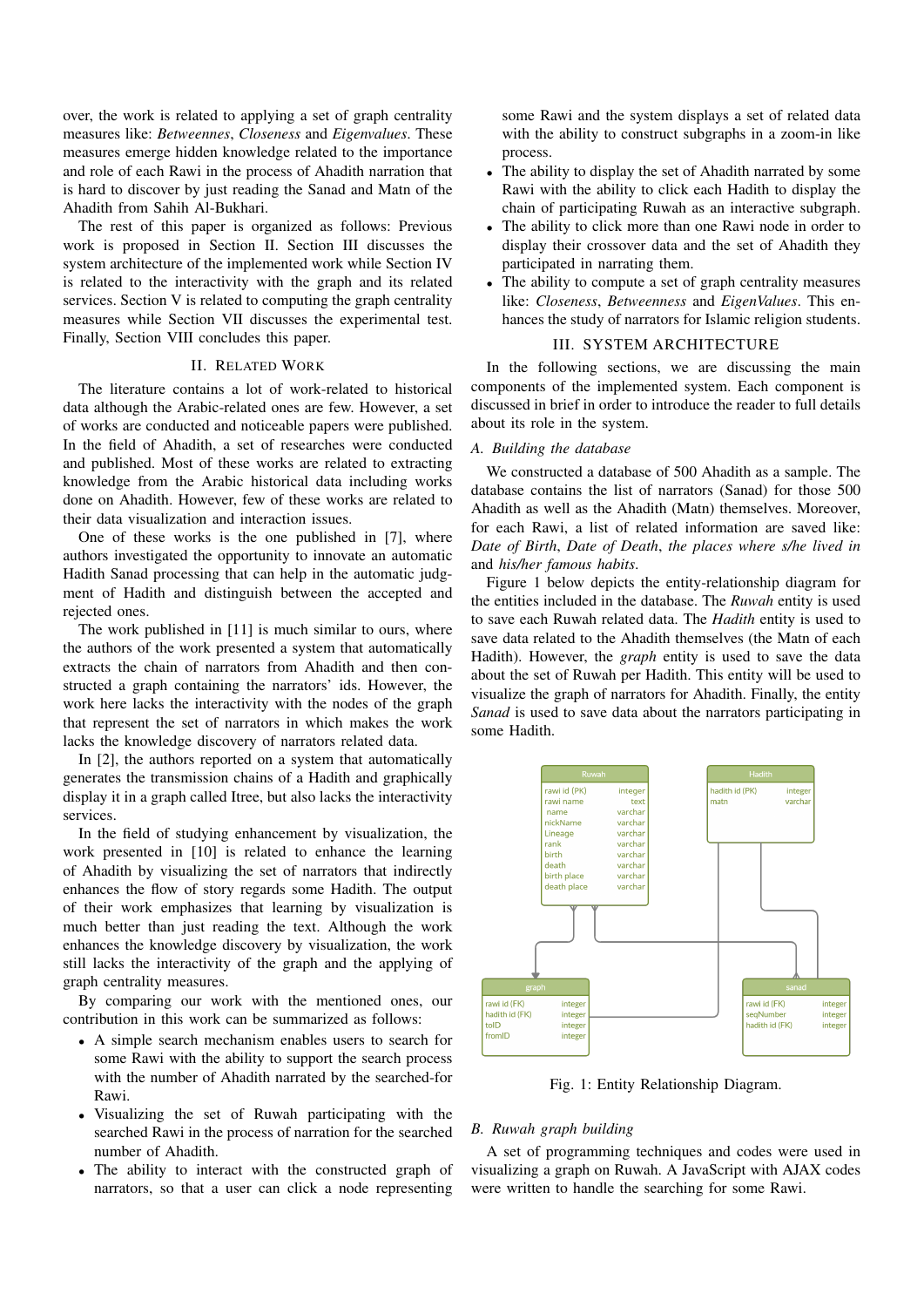The Ajax sends the name of the Rawi and the number of Ahadith to a special PHP code that opens a connection with the database to retrieve the number of Ahadith in which the searched narrator participated in narrating them. The list of Sanad for the Ahadith is returned back from the PHP to the AJAX code in which the list of narrators is manipulated by a special JavaScript code and with the involvement of Node.js code an interactive graph of retrieved narrators is built. After that, the graph is visualized for the user with the ability to interact with it.

The following pseudocode illustrates the process of graph visualization.

```
Rawi = getRawiName();
Number = getA hadithNumber()Sanad [ ] = getSanad ( Rawi, Number);Graph graph = new Graph ();
    (sanad in Sanad [])
    graph.add(sanad);
```
#### Display (graph);

The code starts by executing the function *getRawiName()* that returns the name of the Rawi from the search text box to be saved in *Rawi* variable. The function *getAhadithNumber()* returns the number of Ahadith needed to be retrieved to be saved in the *Number* variable. The execution then goes to the function *getSanad(Rawi, Number)* that takes the *Rawi* and the *Number* values as parameters to get the list of Sanad in which the specified Rawi is participating in limited by the *Number* value. All data are retrieved from the database and saved in the array *Sanad[]* as a result of executing the later function. A *Graph* object *graph* is then instantiated to hold the data of all retrieved Sanad. After that, the code evolves the array *Sanad* and adds all its Sanad data into the *graph* object. The code terminates after executing the function *Display(graph)* in which the Node.js code is executed to display the generated interactive graph.

Figure 2 depicts a sample graph for a set of narrators. A reader could notice the Prophet and Al-Bukhari nodes as the source and the destination of the displayed Sanads.

#### IV. INTERACTING WITH THE GRAPH

In order to make it easier for the users to interact with the data displayed in the graph, represented by the set of nodes of narrators and the arrows that depict the flow of narration started by Prophet Mohammad (PBUH) and ended with Al-Bukhari, we wrote a special Javascript and Node.js codes to implement this interactivity. The nodes that appear in the generated graph are clickable, in which users can click one of the nodes (or more) to get information from the database regards the clicked nodes. Figure 3 depicts a list of related data for two narrators.

Moreover, the generated list of information is also interactive. The users are able for example to click on the birth year of some Rawi, and the system retrieves all Ruwah participating him/her in the birth year. The same for the year of death and place of birth. Figure 4 depicts the idea. A reader can notice the list of Ruwah that retrieved upon clicking the date of birth of the active Rawi. If users need more information about the Rawi, they can find a link *"Reading More"* (in Arabic) at the bottom of the list. This link directs the users to Wikipedia to get more data about Rawi.



Fig. 2: A sample graph of narrators.



Fig. 3: A list of data for some Rawi.

In addition to clicking on a Rawi and his/her information appears as we explained previously, clicking on another Rawi enables the system to take their names and search in the database for the Ahadith they both narrated, and as a result, these Ahadith are displayed with their categorization title at the end of the page. The categorization title is based on the categorization done by Al-Bukhari himself. Figure 5 represents the list of Ahadith shared by two clicked Ruwah (marked in Figure 6). The also shows the categorization of each Hadith (in white font) and the Hadith itself.

Figure 6 depicts the generated graph when clicking on the first Hadith appears in Figure 5 above.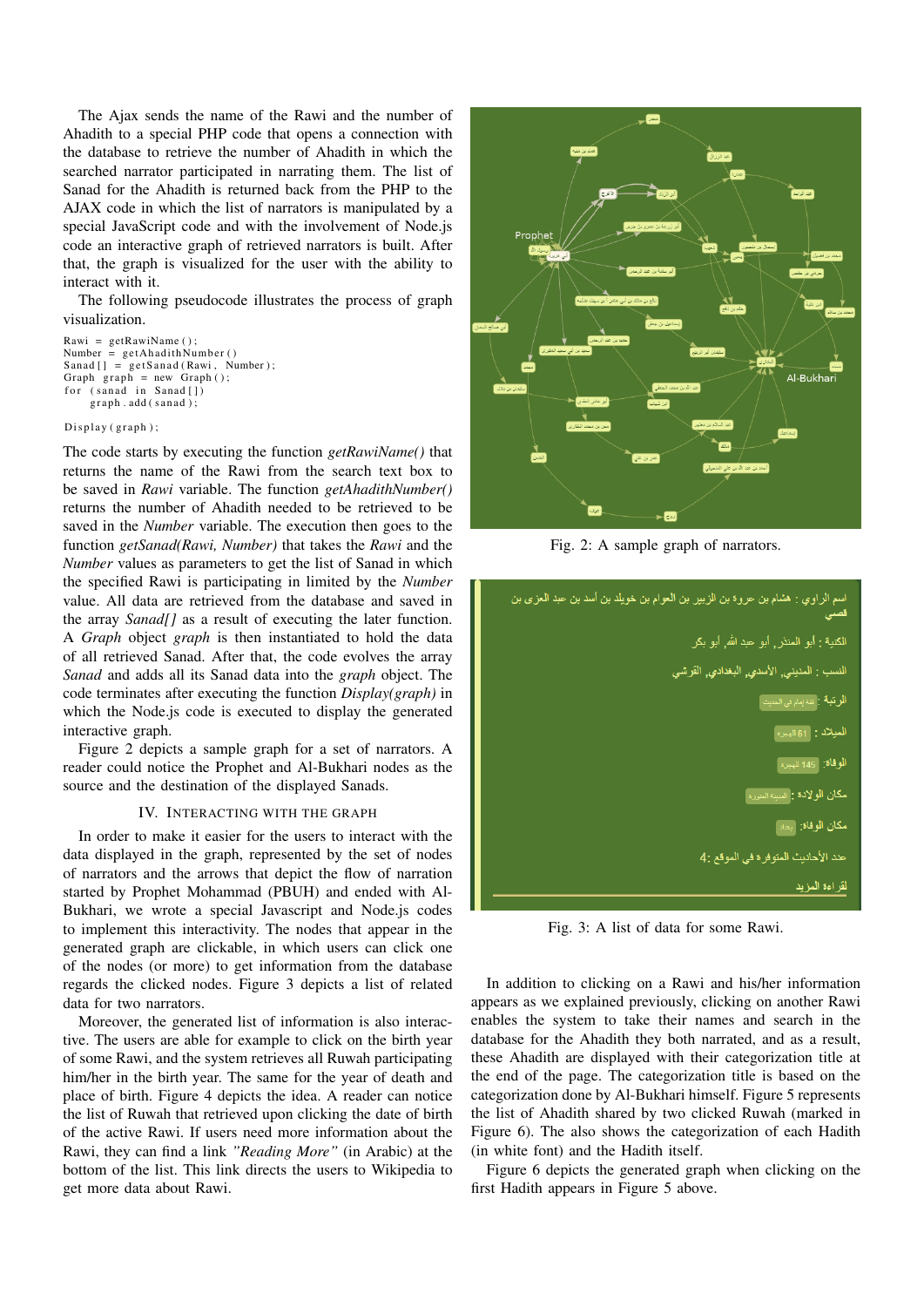

Fig. 4: A list of Ruwah sharing the birth date of the active Rawi.



Fig. 5: A list of Ahadith related to two Ruwah.

Figure 7 below depicts the list of activities carried out in order to select a number of Ruwah from the interactive graph and retrieving a list of their shared Ahadith and selecting one of the Ahadith to draw its related subgraph of involved narrators.

## V. GRAPH CENTRALITY MEASURES

Computing graph centrality measures is an important procedure to analyze graphs in order to score nodes by their importance in a graph from different perspectives. In our case, these measures emphasize the activity of each Rawi in the process of Ahadith Narration. For example, with the increased number of in- and outbound of a given node, this means that the corresponding Rawi has more activity than others in the narration process. In this work, we computed three different centrality measures, mainly: *Closeness*, *Betweenness* and *EigenValues*. Of course, these measures are applied to the 500 Ahadith involved in this work. The following paragraphs discuss these measures deeply:

• Closeness centrality: This measure computes the average length of the shortest path between the node and all other nodes in the graph [3]. In terms of Ruwah, it computes for every Rawi the amount of being closer to other Ruwah, that is the Rawi with the smallest Closeness means that this Rawi in average narrated most of his/her Ahadith with the minimum number of Ruwah. Equation 1 indicates the formula for calculating the Closeness value for a given node.



Fig. 6: The interactive graph generated for the Hadith clicked in Figure 5 .

$$
closeness(u) = \frac{n-1}{\sum_{v \in G} [d_{vu}]} \tag{1}
$$

where  $d$  is the shortest distance between the nodes  $v$  and  $u$  in the graph  $G$ , and  $n$  is the total number of nodes in the graph.

Betweenness Centrality: This measure computes the number of pairs of individual nodes that would have to go through a given node in order to reach one another in the minimum number of hops [4]. For the Ruwah case, a Betweenness value of Rawi measures how many shortest narrations pass through that Rawi. This measure is important because it means that the Rawi with the biggest value indicates his importance in narrating Ahadith and the trust worth s/he has. Equation 2 formulates the computation of Betweenness.

$$
Betweenness(u) = \frac{\sum_{j \neq k} g_{jk}(u)}{g_{jk}} \tag{2}
$$

where  $g_{ik}(u)$  is the number of shortest paths connecting the nodes  $j$  and  $k$  that passes through the node  $u$ , while  $g_{jk}$  is the total number of shortest paths.

• Eigen Value: It is a measure that quantifies the importance of a graph node in terms of the number of in- and out- links it has [6]. It computes the amount of density for a given node. Applying this measure to our work quantifies the amount of Rawi importance for the number of narrations transmitted to him/her or the number of narrations narrated by him/her. The Rawi with a bigger value indicates a high condense of in- and out-links to his/her corresponding node that reflects his/her efficiency in the process of Ahadith narration.

For a given graph  $G = (V, E)$  with |V| vertices let A be the adjacency matrix with  $a_{i,j} = 1$  if there is a direct link between the nodes  $i$  and  $j$  and 0 otherwise. The Eigenvalue  $E$  of a node  $u$  is given by the following formula:

$$
Eu = \frac{1}{\lambda} \sum_{t \in M(u)} E_j = \frac{1}{\lambda} \sum_{t \in G} a_{i,j} E_j \tag{3}
$$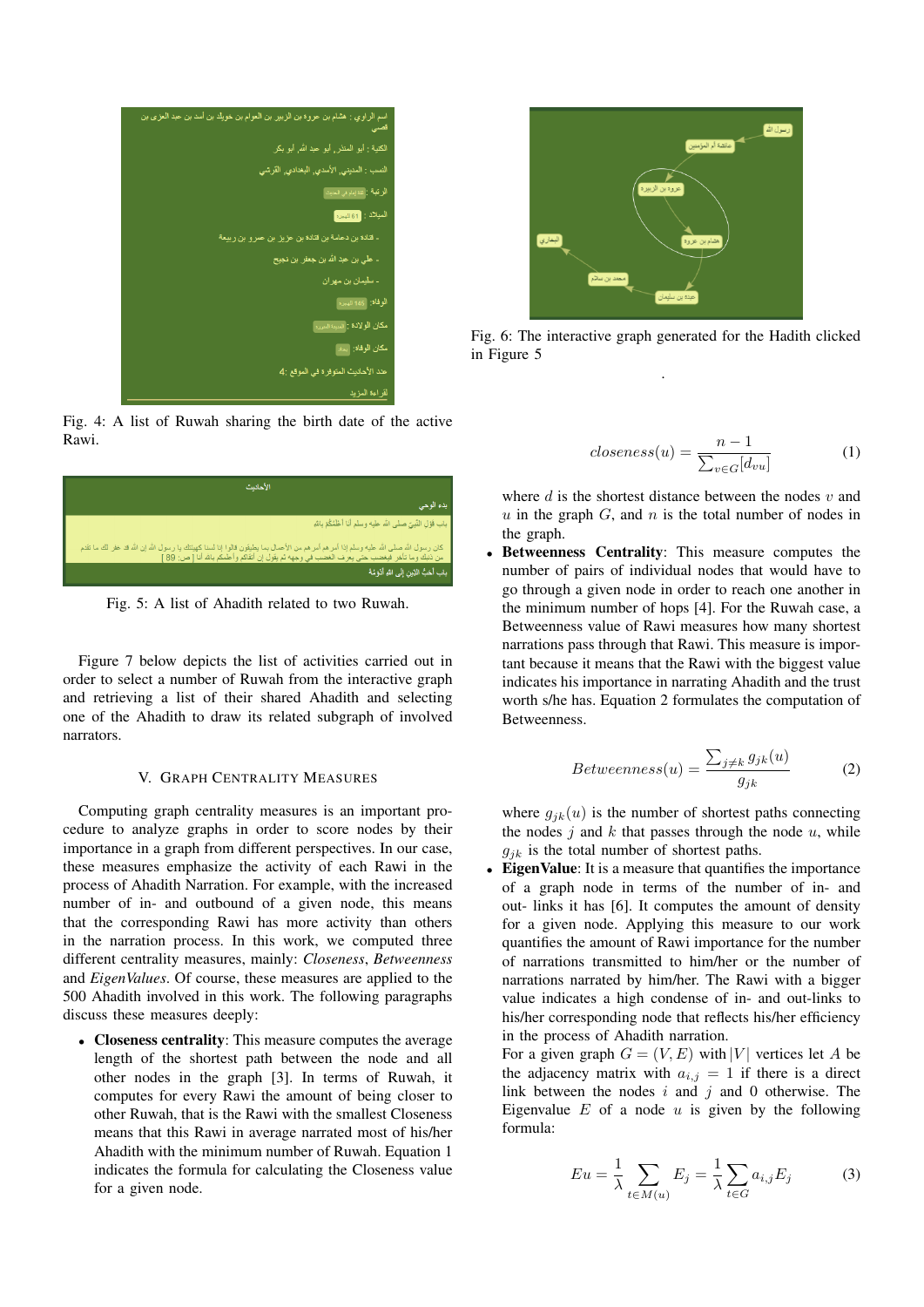

Fig. 7: The sequence diagram of selecting a number of Ruwah and retrieving their list of shared Ahadith.

where  $M(u)$  is the set of neighbours to u and  $\lambda$  is a constant.

## VI. GRAPH CENTRALITY MEASURES COMPUTATION

In this section, we executed the computation for the 3 mentioned Graph Centrality Measures. Tables I, II and III below show the results of these computations for 14 Rawi as a sample.

| Rawi                       | <b>Closeness</b> |
|----------------------------|------------------|
| Laith ibn Sa'ad            | 0.328638         |
| Abdullah ibn 'Awf          | 0.330189         |
| Jabir ibn Abd Allah        | 0.289855         |
| Musa ibn Ismail al-Tabukhi | 0.315315         |
| Al-Waddah ibn Abdullah     | 0.22508          |
| Shua'ib ibn Abi Hamza      | 0.341463         |
| Sakhr ibn Harb             | 0.307692         |
| Handala ibn Abi Sufyan     | 0.26975          |
| Abdullah ibn Umar          | 0.30837          |
| Shu'ba Ibn al-Hajjāj       | 0.313901         |
| Amr ibn Khalid al-Wasiti   | 0.315315         |
| Abdul Rahman bin Abi Sa'sa | 0.260708         |
| Abda ibn Suleiman Al Kufi  | 0.251346         |
| Umar ibn Al-Khattab        | 0.307018         |

TABLE I: Closeness Centrality for some Ruwah.

We notice from Table I that the value of the Rawi *Al-Waddah ibn Abdullah* has the smallest value, which indicates that this Rawi has the most central node in the generated corresponding graph of the list of Ruwah appear in the mentioned table. This means that this Rawi has a closer node to all other nodes in the graph in which reflects his importance in the narration process.

| Rawi                       | <b>Betweenness</b> |
|----------------------------|--------------------|
| Laith ibn Sa'ad            | 0.832381           |
| Abdullah ibn 'Awf          | 0.58               |
| Jabir ibn Abd Allah        | 0.2                |
| Musa ibn Ismail al-Tabukhi | 1.04762            |
| Al-Waddah ibn Abdullah     | 0.333333           |
| Shua'ib ibn Abi Hamza      | 1.41218            |
| Sakhr ibn Harb             | 0.2                |
| Handala ibn Abi Sufyan     | 0.583333           |
| Abdullah ibn Umar          | 0.547715           |
| Shu'ba Ibn al-Hajjāj       | 3.64784            |
| Amr ibn Khalid al-Wasiti   | 1.0625             |
| Abdul Rahman bin Abi Sa'sa | 0.4                |
| Abda ibn Suleiman Al Kufi  | 0.3                |
| Umar ibn Al-Khattab        | 0.2                |

TABLE II: Betweenness Centrality for some Ruwah.

From Table II, the highest value goes to the Rawi *Shua'ib ibn Abi Hamza* in which means this Rawi has the most role in passing data between the parts of the graph. This reflects his importance in narrating most of the Ahadith related to the narration process of the Ruwah appear in the graph.

As with the tables related to *Closeness* and *Betweenness*, Table III indicates that the Rawi *Abdul Wahab Al-Thaqafi* in which means he has the most in- and out-bounds of the graph more than all other nodes. This means that this Rawi participated a lot in the process of Ahadith narration.

### VII. EXPERIMENTAL TEST

In order to measure the effectiveness of the interactive Graph in displaying and extracting Ruwah and Ahadith information, we conducted a simple test in which a set of 10